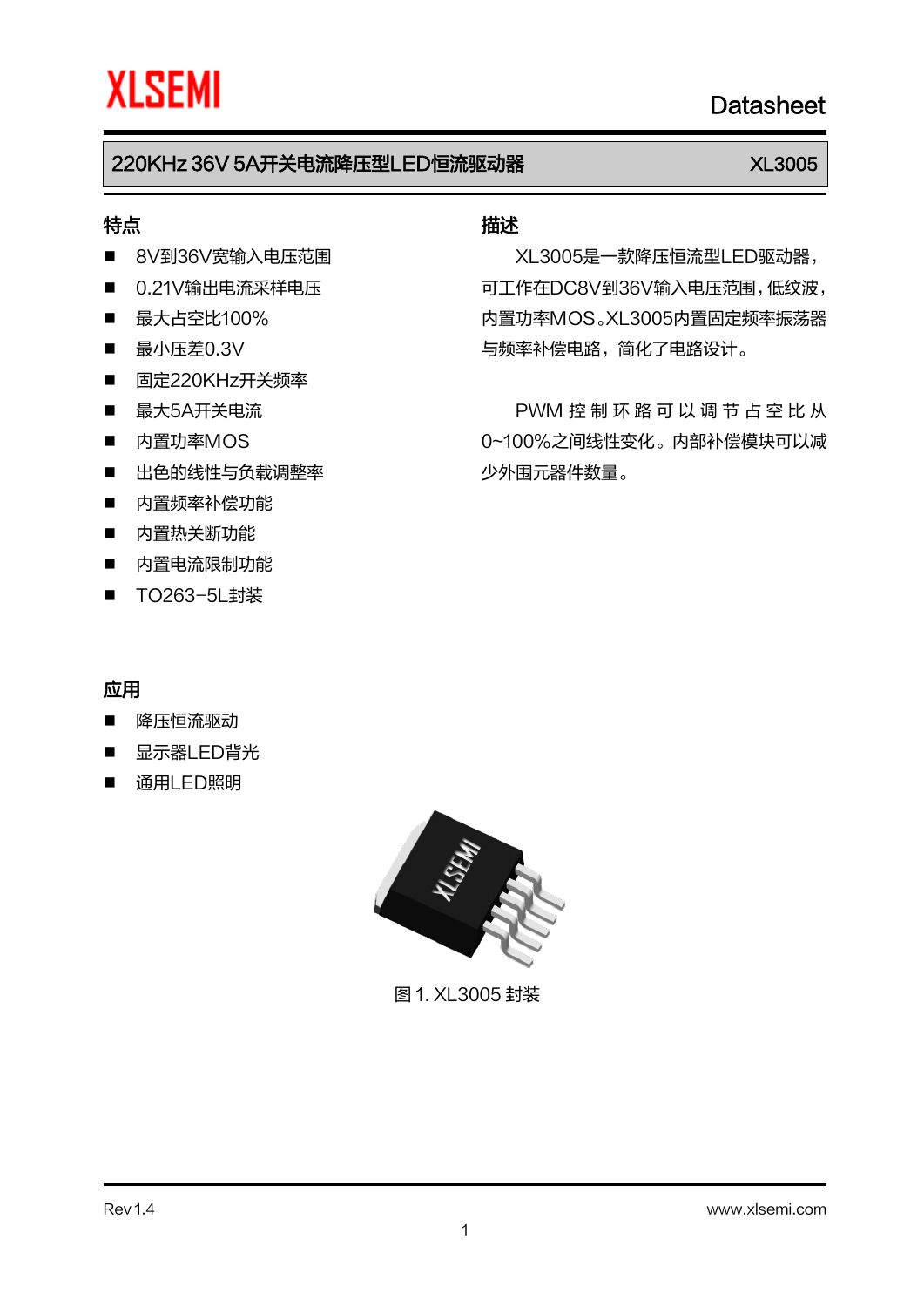## 220KHz 36V 5A开关电流降压型LED恒流驱动器 XL3005

## 引脚配置



### Metal Tab SW

图 2. XL3005 引脚配置

### 表 1.引脚说明

| 引脚号 | 引脚名        | 描述                                                             |  |  |
|-----|------------|----------------------------------------------------------------|--|--|
|     | <b>GND</b> | 接地引脚。                                                          |  |  |
| 2   | <b>CS</b>  | 输出电流采样引脚, CS 参考电压为 0.21V。                                      |  |  |
| 3   | <b>SW</b>  | 功率开关输出引脚, SW 是输出功率的开关节点, 金属片电气属<br>性是 SW。                      |  |  |
| 4   | <b>VC</b>  | 内部电压调节器旁路电容引脚, 需要在 VIN 与 VC 引脚之间连接<br>1个1uF 电容。                |  |  |
| 5   | VIN        | 电源输入引脚, 支持 8V 到 36V DC 范围电压输入, 需要在 VIN<br>与 GND 之间并联电解电容以消除噪声。 |  |  |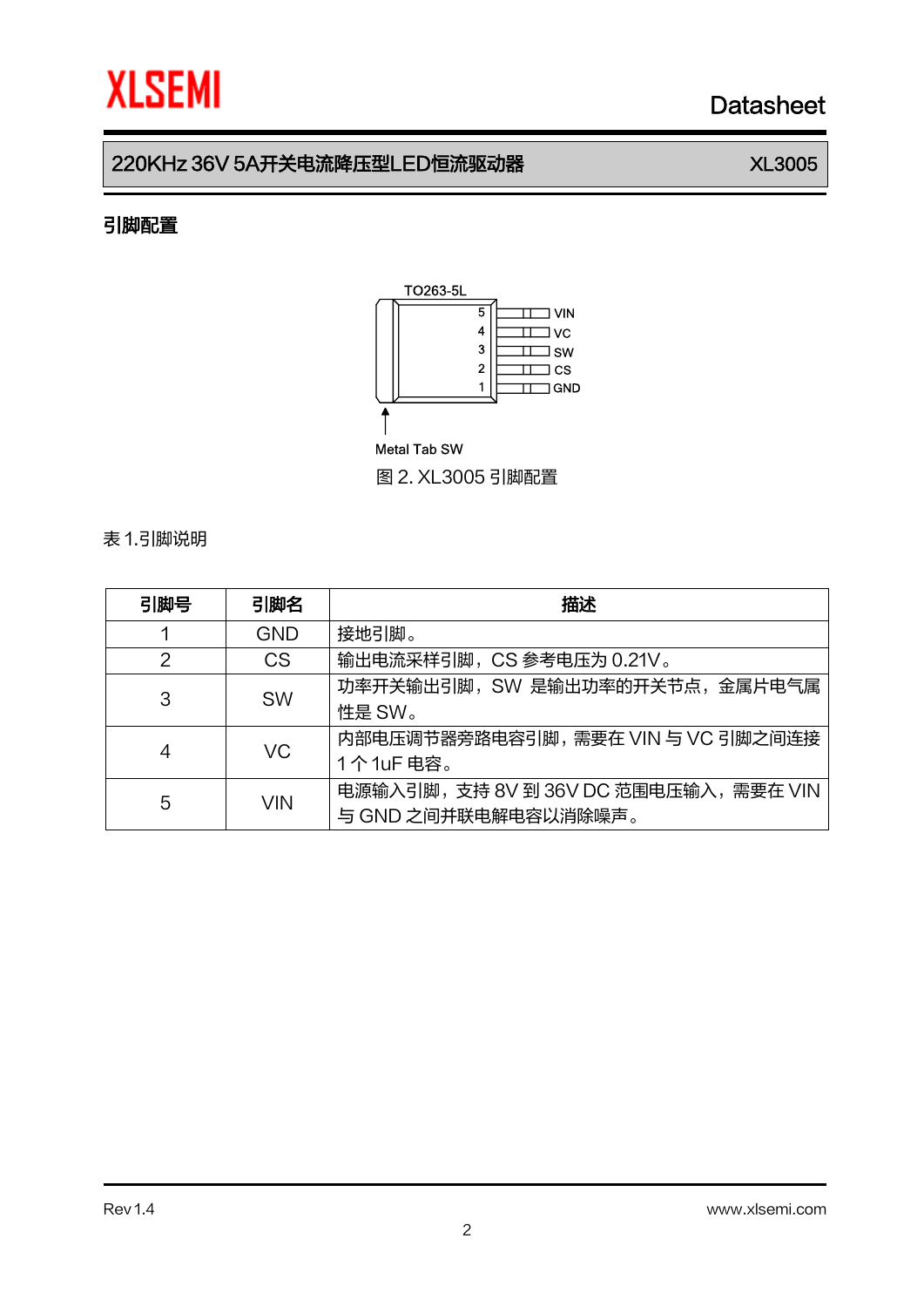## 220KHz 36V 5A开关电流降压型LED恒流驱动器 XL3005

### 方框图



图 3. XL3005 方框图

典型应用

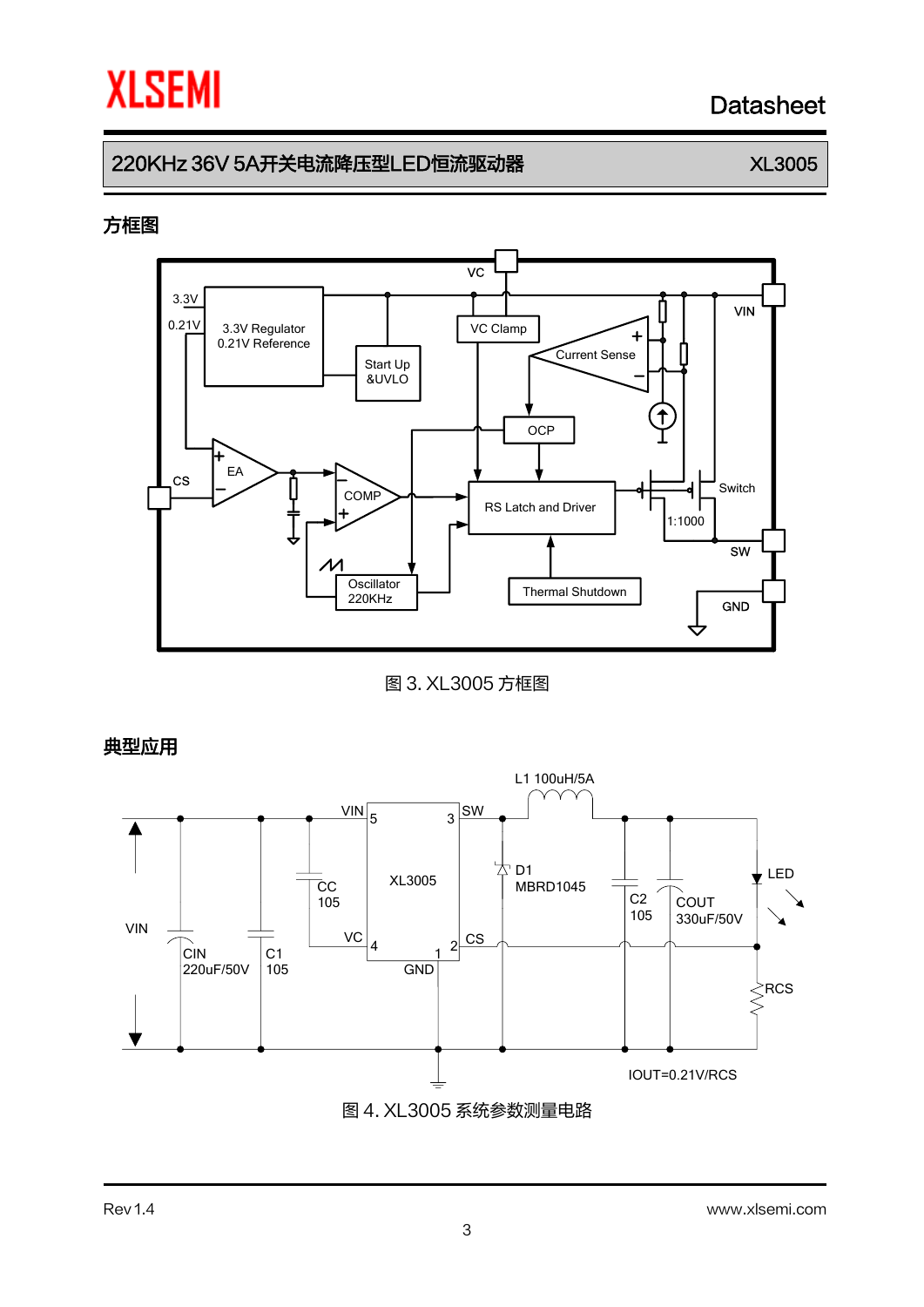## 订购信息

| 产品型号     | 打印名称            | 封装方式  | 句装类型   |
|----------|-----------------|-------|--------|
| XL3005E1 | <b>XL3005F1</b> | $T^2$ | 800只每卷 |

XLSEMI 无铅产品,产品型号带有"E1"后缀的符合 RoHS 标准。

## 绝对最大额定值(注 1)

| 参数            | 符号               | 值            | 单位                        |
|---------------|------------------|--------------|---------------------------|
| 输入电压          | Vin              | $-0.3$ 到 40  | V                         |
| 输出开关引脚电压      | $V_{sw}$         | -0.3 到 VIN   | $\vee$                    |
| 电流采样引脚电压      | $V_{\text{cs}}$  | $-0.3$ 到 $7$ | V                         |
| 功耗            | P <sub>D</sub>   | 内部限制         | mW                        |
| 热阻 (TO263-5L) |                  | 30           | $\mathcal{C}/\mathcal{W}$ |
| (结到环境,无外部散热片) | $R_{JA}$         |              |                           |
| 最大结温          | $T_{J}$          | -40到150      | $\mathcal{C}$             |
| 操作结温          | $T_{J}$          | -40到125      | $\mathcal{C}$             |
| 贮存温度范围        | $T_{\text{STG}}$ | -65到150      | $\mathcal{C}$             |
| 引脚温度(焊接10秒)   | $T_{LEAD}$       | 260          | $\mathcal{C}$             |
| ESD(人体模型)     |                  | >2000        | $\vee$                    |

注 1: 超过绝对最大额定值可能导致芯片永久性损坏, 在上述或者其他未标明的条件下只做功能操 作,在绝对最大额定值条件下长时间工作可能会影响芯片的寿命。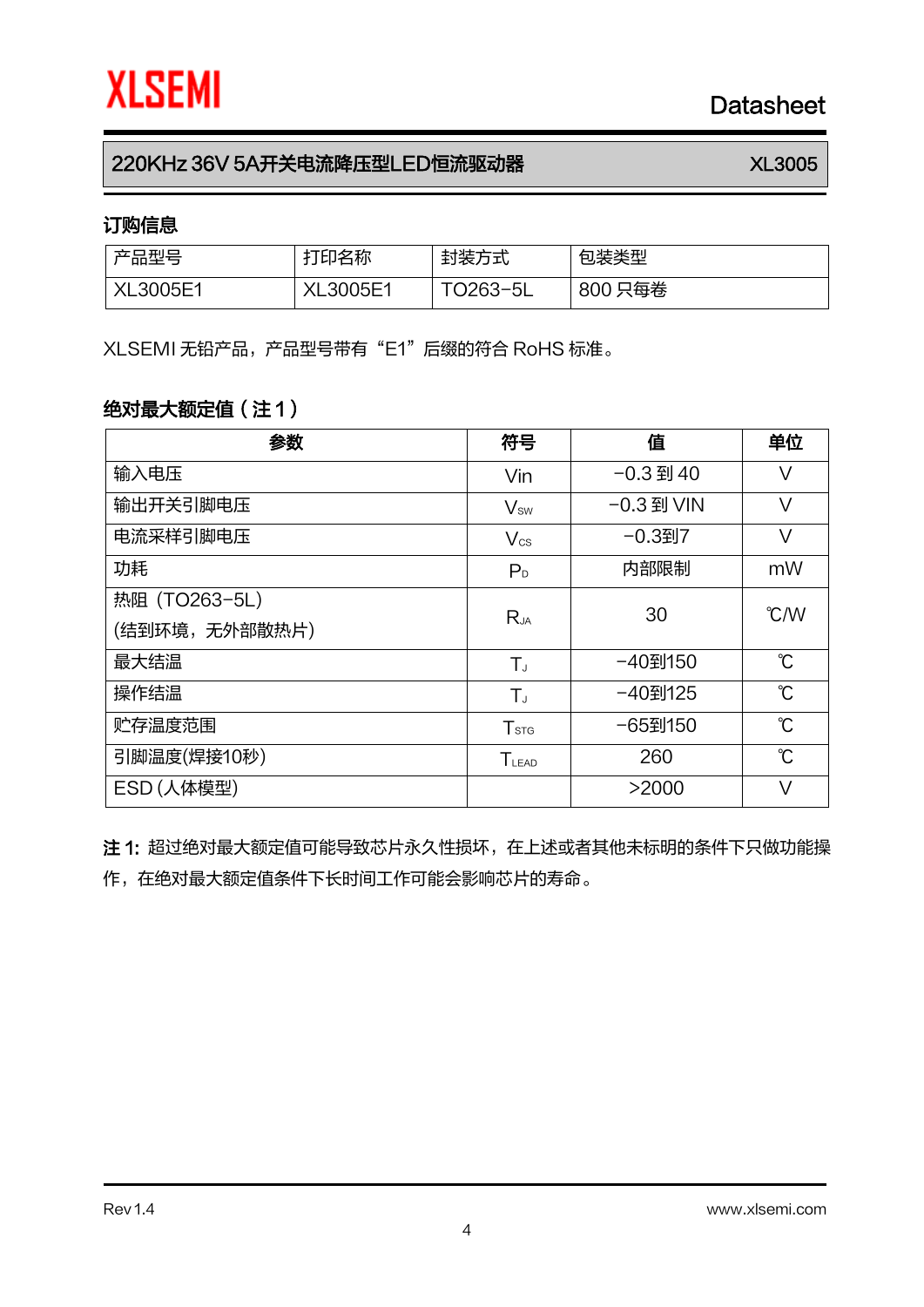## XL3005 电气特性

T<sup>a</sup> = 25℃;除非特别说明。

| 符号                  | 参数 | 条件                                          | 最小值   | 典型值 | 最大值   | 单位   |  |
|---------------------|----|---------------------------------------------|-------|-----|-------|------|--|
| 图 4 的系统参数测量电路       |    |                                             |       |     |       |      |  |
| CS 电压<br><b>VCS</b> |    | Vin =8V 到 36V, Vout=6.4V<br>Iload=0.1A 到 4A | 203.7 | 210 | 216.3 | mV   |  |
| η                   | 效率 | Vin=12V, Vout=10V<br>$Iout=0.3A$            |       | 95  |       | $\%$ |  |
| η                   | 效率 | Vin=24V, Vout=16V<br>lout=1A                |       | 96  |       | $\%$ |  |
| η                   | 效率 | Vin=36V, Vout=19V<br>lout=1A                |       | 95  |       | $\%$ |  |

## 电气特性(直流参数)

Vin = 12V, GND=0V, Iout=0.5A;T<sup>a</sup> = 25℃;其他任意,除非特别说明。

| 参数       | 符号           | 条件                                     | 最小值 | 典型值 | 最大值 | 单位         |
|----------|--------------|----------------------------------------|-----|-----|-----|------------|
| 输入电压     | Vin          |                                        | 8   |     | 36  | V          |
| 输入欠压保护   | Vin uvlo     |                                        |     | 5   |     | $\vee$     |
| 静态电源电流   | $I_{\alpha}$ | $V_{\text{cs}} = 2V$                   |     | 2.1 | 5   | mA         |
| 振荡频率     | Fosc         |                                        | 176 | 220 | 264 | <b>KHz</b> |
| 开关电流限值   | ΙL.          | $V_{cs} = 0V$                          |     | 7   |     | A          |
| 输出功率 MOS | Rdson        | $V_{cs} = 0V$ , Vin=12V,<br>$Isw = 5A$ |     | 60  | 80  | mohm       |
| 最大占空比    | $D_{MAX}$    | $V_{\text{cs}} = 0V$                   |     | 100 |     | $\%$       |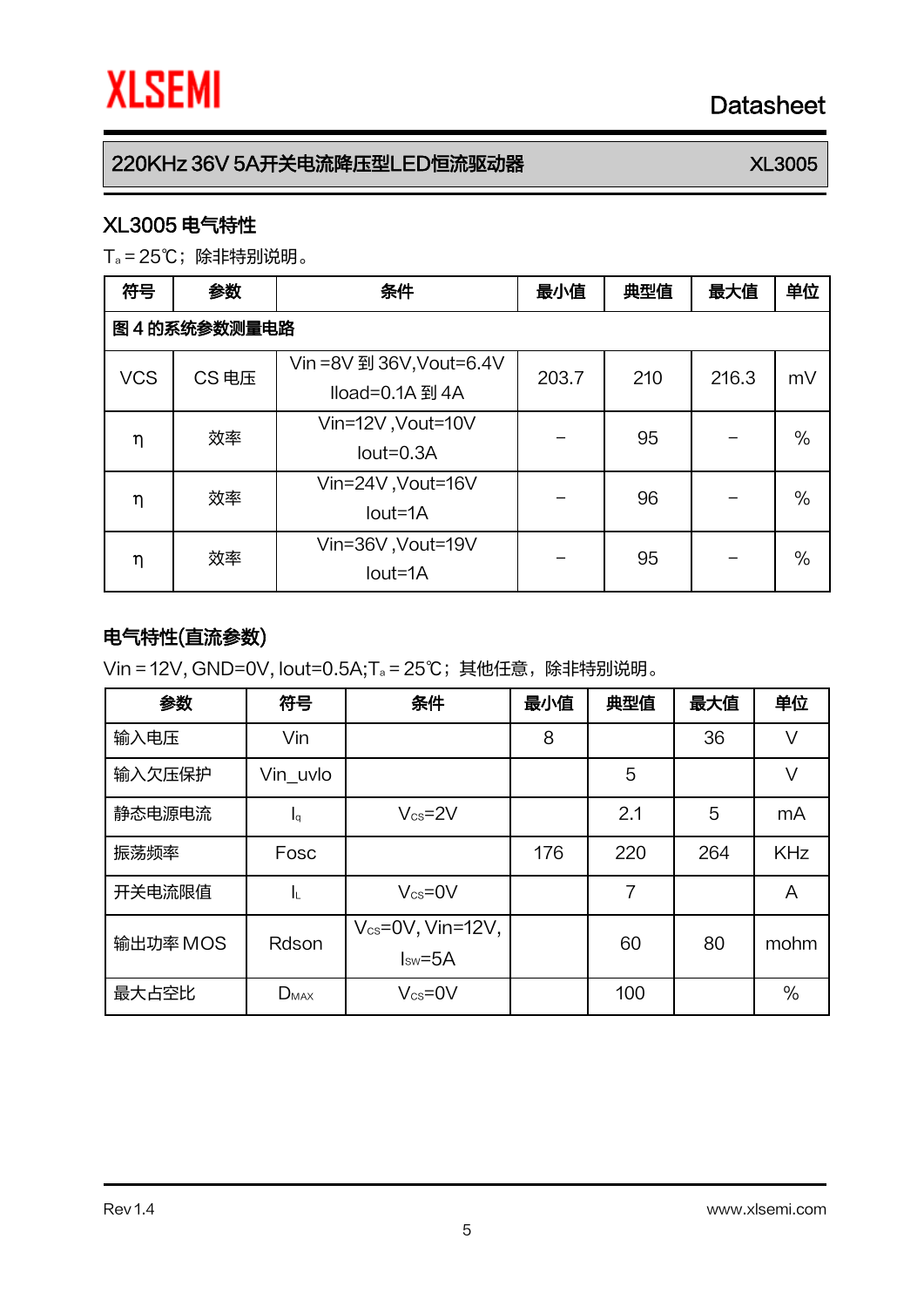## **XLSEMI**

## Datasheet

## 220KHz 36V 5A开关电流降压型LED恒流驱动器 XL3005

## 系统典型应用 (推荐输出电压安全工作范围) 8 10 12 14 16 18 20 22 24 26 28 30 32 34 36 0+4444  $2 + 11111$ 4 – *4 4 4 4 4 4 4 4 4 4 4* 6 - <del>- - - - - - - - - - - - - - -</del>  $8+$ 26<br>22<br>22<br>20<br>10<br>16<br>14<br>12<br>10 28 30 32 34 Recommend output voltage safe work range<br>36  $\frac{1}{2}$  $\sum_{0}^{22}$  22 20<br>  $\frac{22}{16}$  18<br>  $\frac{1}{16}$  16<br>  $\frac{1}{16}$  12<br>  $\frac{1}{16}$  12<br>  $\frac{1}{16}$  12<br>  $\frac{1}{16}$ Input voltage(V)  $-$ IOUT $-300$ mA

8 10 12 14 16 18 20 22 24 26 28 30 32 34 36 0  $+444$ 2 - <del>/ / / / /</del> 4 <del>- 7 7 7 7 7</del> 6 -*4444*4  $8 - \frac{\cancel{11}}{2}$ 32<br>
20<br>
20<br>
20<br>
20<br>
20<br>
10<br>
10<br>
10<br>
10<br>
10 34 Recommend output voltage safe work range  $\sum_{1}^{1}$ <br>  $\sum_{2}^{1}$ <br>  $\sum_{3}^{1}$ <br>  $\sum_{5}^{1}$ <br>  $\sum_{1}^{1}$ <br>  $\sum_{1}^{1}$ <br>  $\sum_{1}^{1}$ <br>  $\sum_{1}^{1}$ <br>  $\sum_{1}^{1}$ <br>  $\sum_{1}^{1}$ Input voltage(V)  $-IOUT=1000mA$ 

6



### 图 5.最大输出电压(IOUT=300mA) 图 6.最大输出电压(IOUT=600mA)



图 7.最大输出电压(IOUT=1000mA) 图 8.最大输出电压(IOUT=2000mA)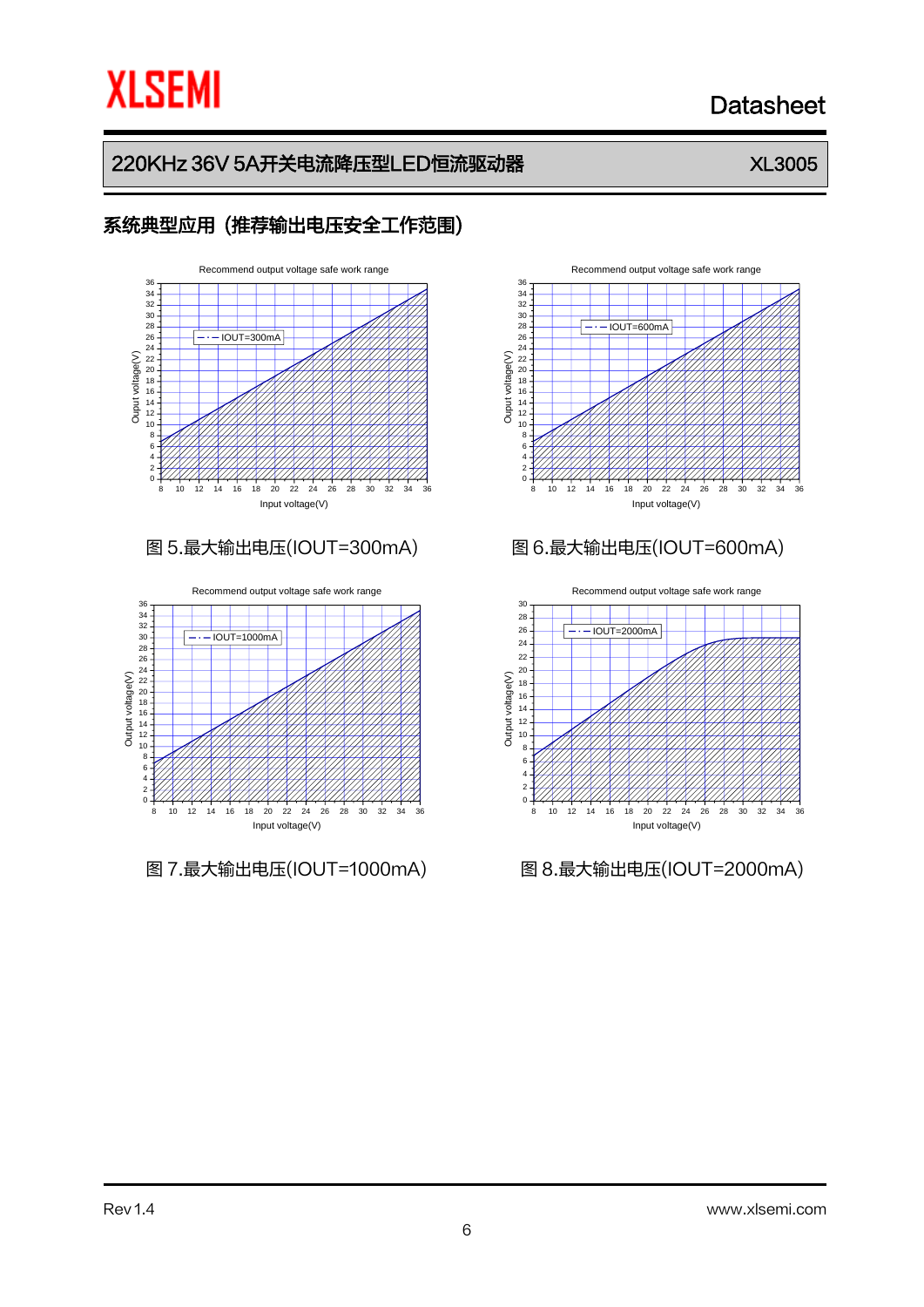

## Datasheet

## 220KHz 36V 5A开关电流降压型LED恒流驱动器 XL3005

### 8 10 12 14 16 18 20 22 24 26 28 30 32 34 36  $0 + 4444$ 2 *XIIII.* 4 <del>- 7 7 7 7 7 7</del>  $6 + 7777$  $8+$ 10 12 14 16 18 20 22 Recommend output voltage safe work range Output voltage(V) Input voltage(V)  $IOUT=3000mA$



图 11. 频率变化曲线 **Allack Market Market Market 图 12.CS 电压变化曲线** 

注 2: 内部温度补偿电路可补偿 PCB 和系统应用的外部线路损耗。当结温或输出功率上升,CS 电压会得到补偿。此功能是专为补偿 PCB 和外部线路损耗设计。

6 <del>1/////</del>  $8+$ 10  $+\$ Recommend output voltage safe work range  $\overline{IOUT}$ 

12 14 16



## 图 9.最大输出电压(IOUT=3000mA) 图 10.最大输出电压(IOUT=4000mA)

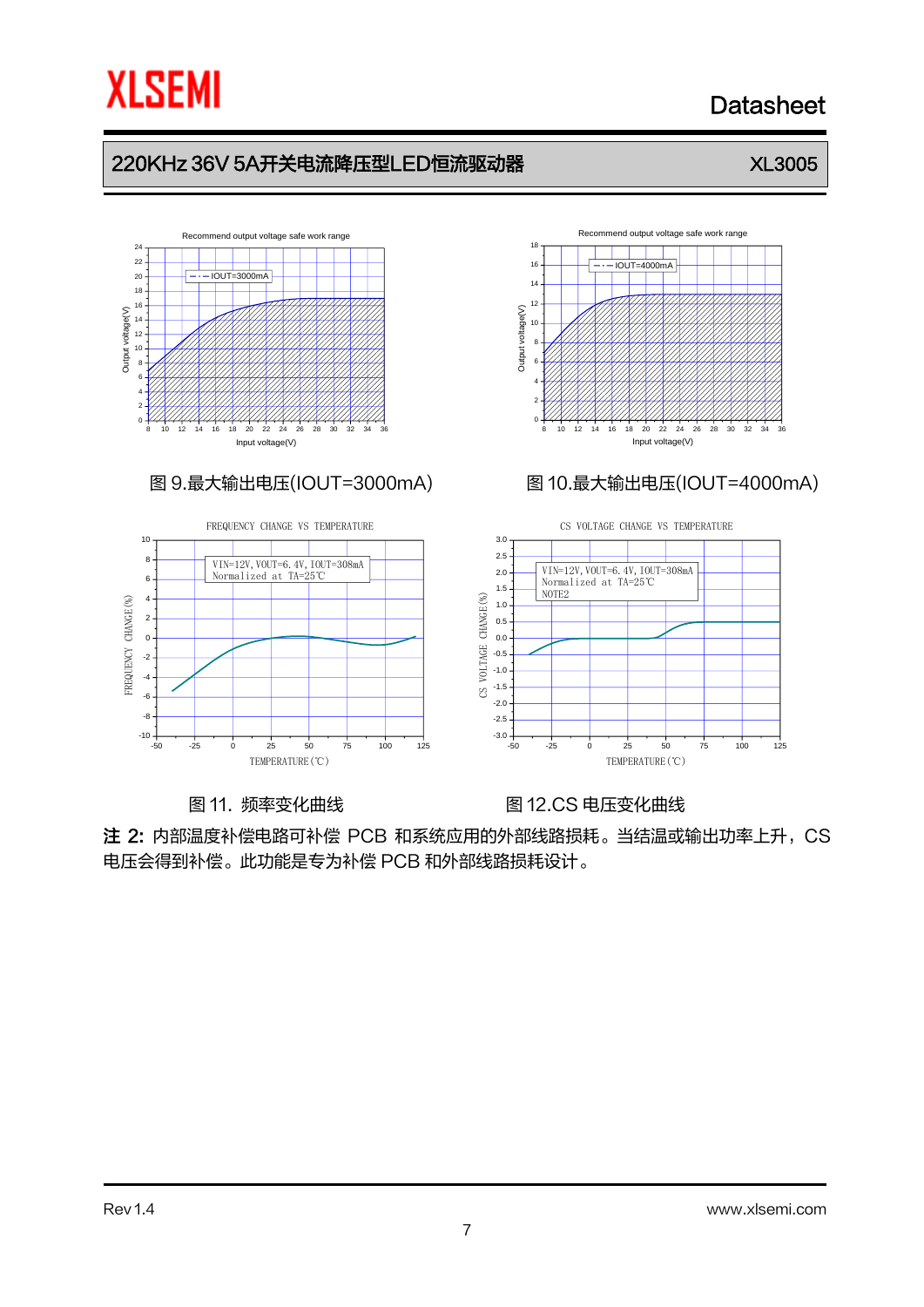## 220KHz 36V 5A开关电流降压型LED恒流驱动器 XL3005

## 系统典型应用(VIN=8V~36V, IOUT=308mA)



图14. XL3005系统效率曲线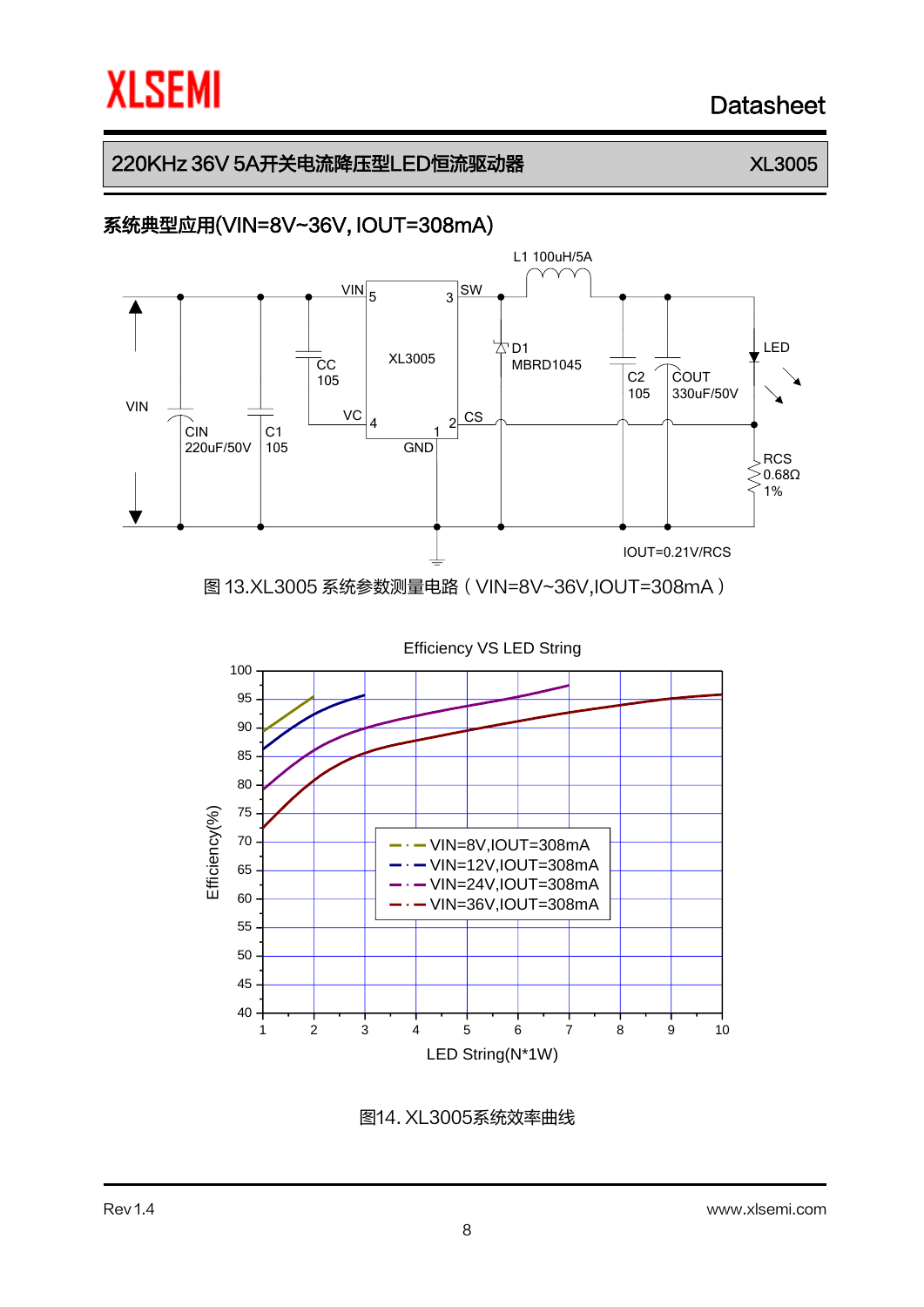## 220KHz 36V 5A开关电流降压型LED恒流驱动器 XL3005

## 系统典型应用(VIN=8V~36V, IOUT=615mA)



图16. XL3005系统效率曲线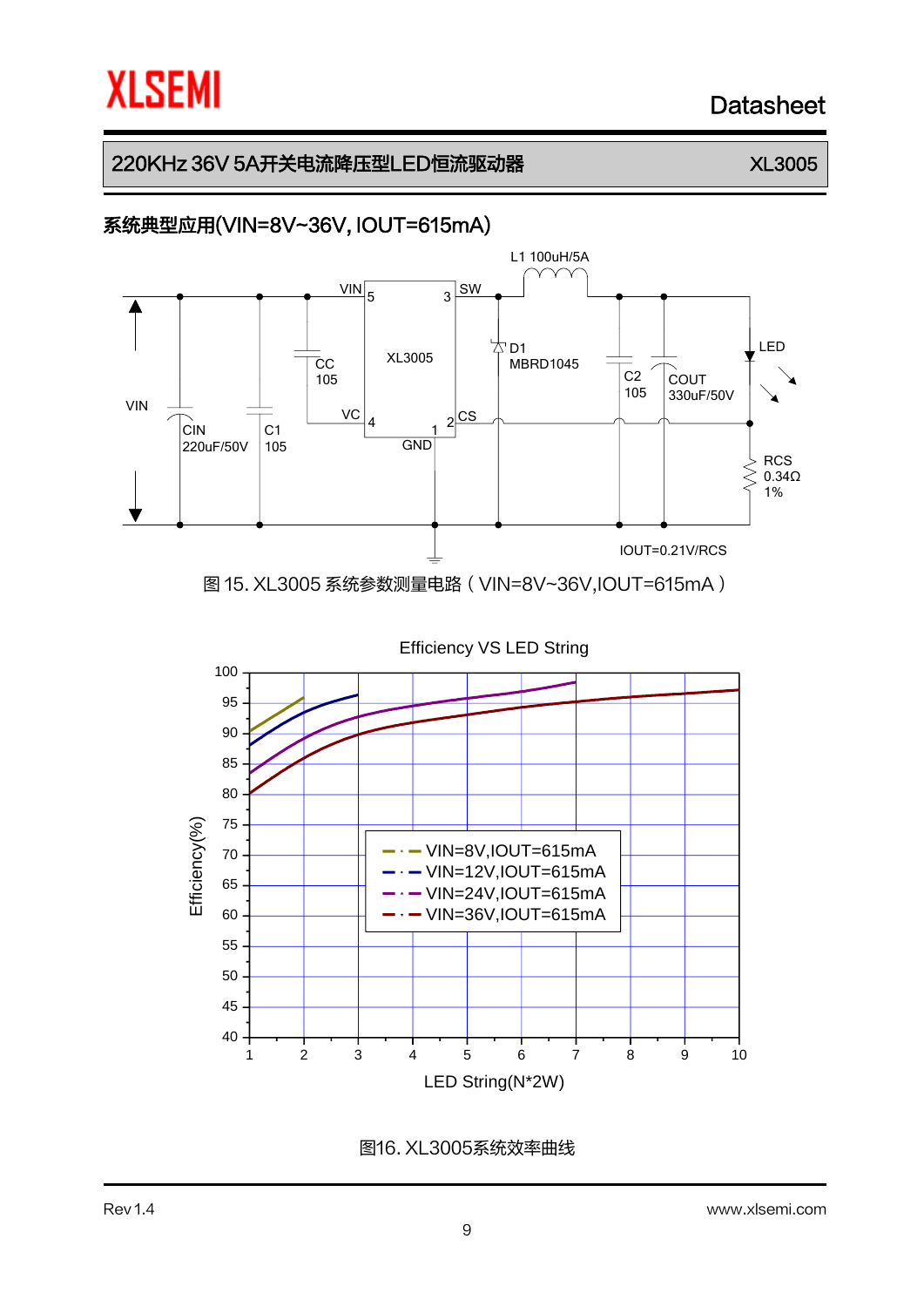## 220KHz 36V 5A开关电流降压型LED恒流驱动器 XL3005

## 系统典型应用(VIN=8V~36V, IOUT=925mA)



图18. XL3005系统效率曲线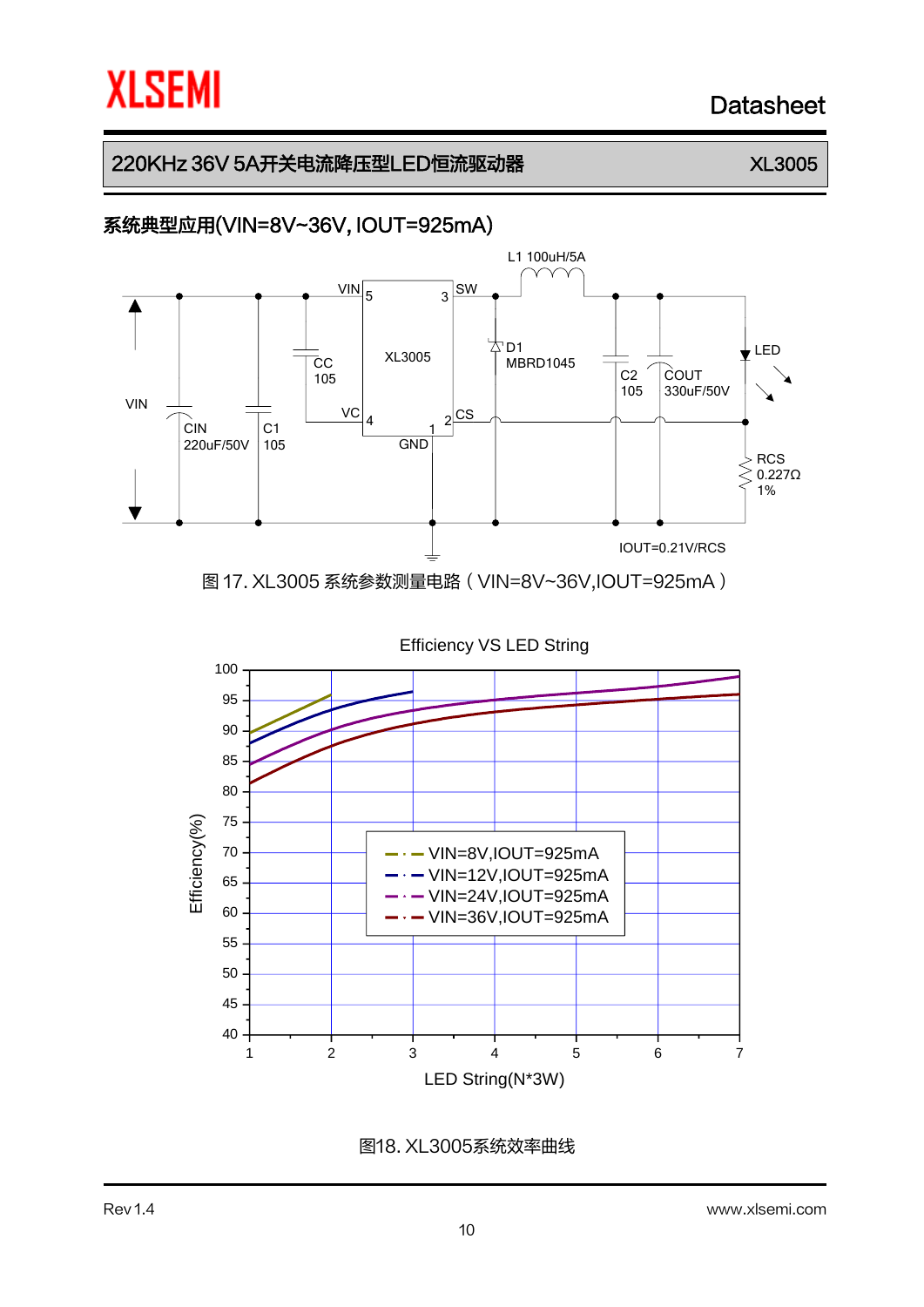## 220KHz 36V 5A开关电流降压型LED恒流驱动器 XL3005

## 系统典型应用(VIN=8V~36V, IOUT=1540mA)



图20. XL3005系统效率曲线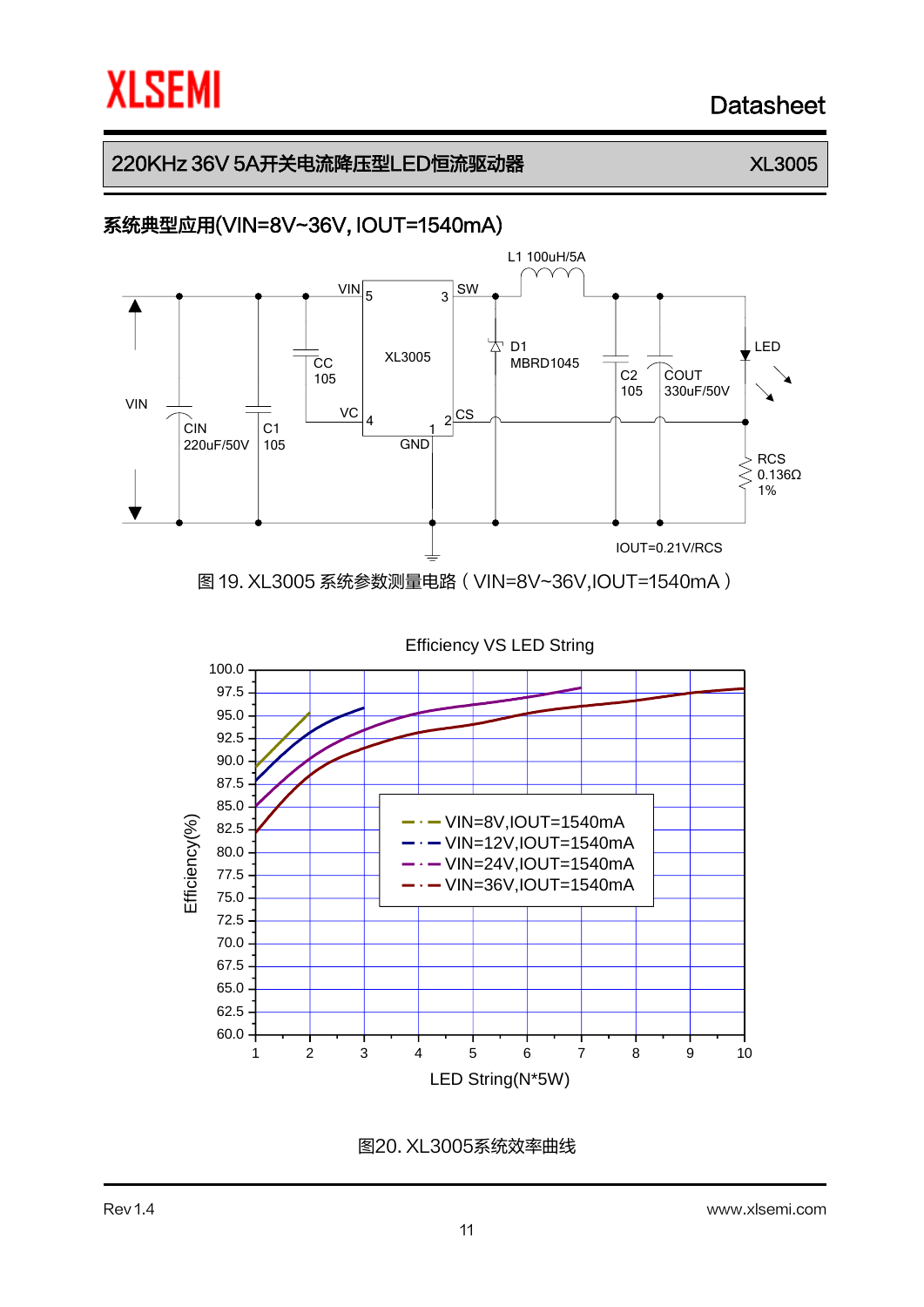## 220KHz 36V 5A开关电流降压型LED恒流驱动器 XL3005

## 系统典型应用(VIN=8V~36V, IOUT=2140mA)



图22. XL3005系统效率曲线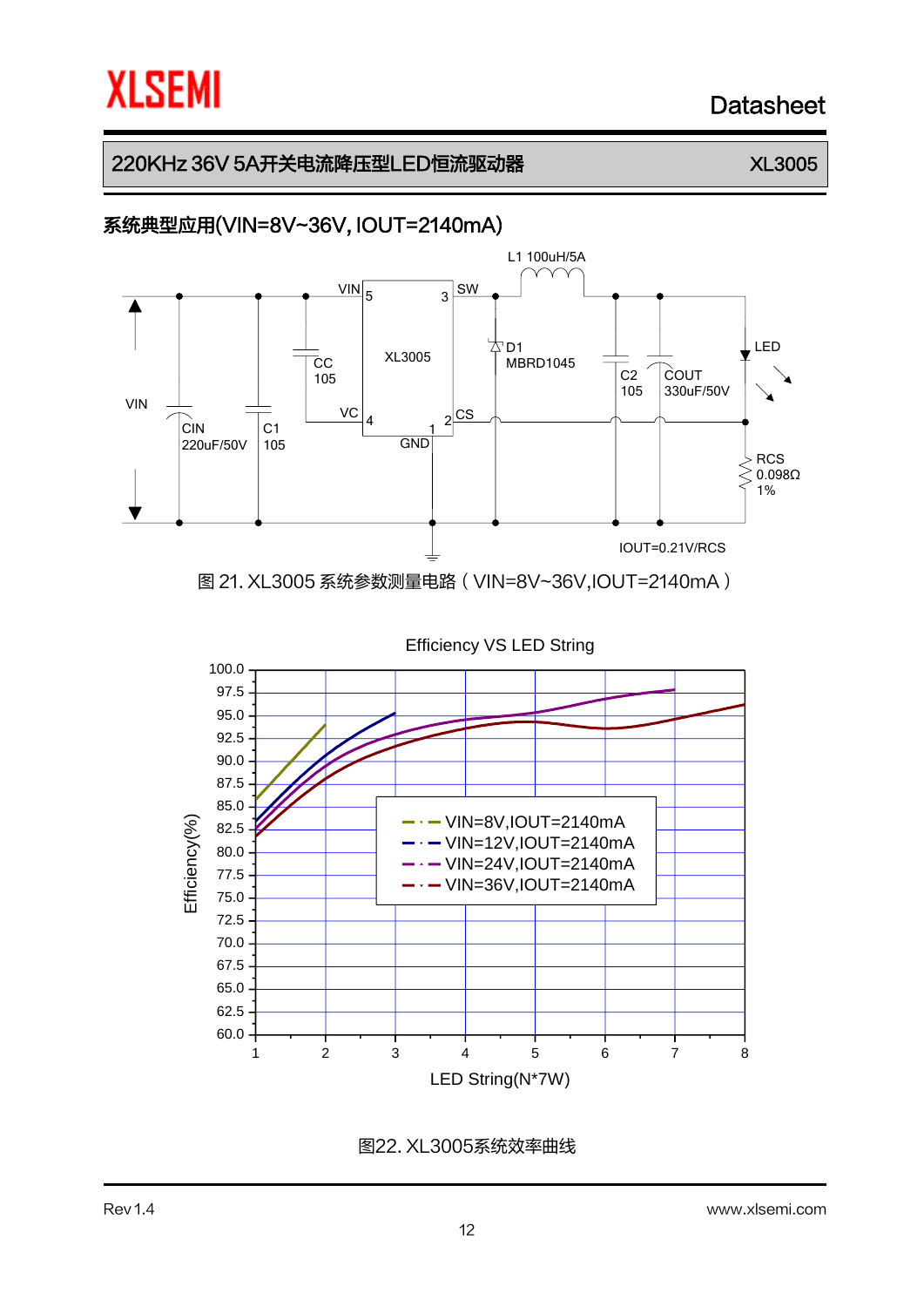### 系统典型应用(PWM DIMMING)

典型应用中添加合适的外围元器件可实现PWM调光功能,改变PWM信号的占空比可得到不 同的LED电流。可以选用3.3V或5V的PWM信号。



图 23. XL3005 系统参数测量电路(PWM DIMMING)

### 系统典型应用(LED 开路保护)

典型应用中添加合适的外围元器件可实现LED开路保护功能,选择不同的稳压二极管可将 LED开路后的输出电压限制在合适范围,稳压二极管电压按照输出LED灯两端电压的1.3倍进行选 取。



图 24. XL3005 系统参数测量电路(LED 开路保护)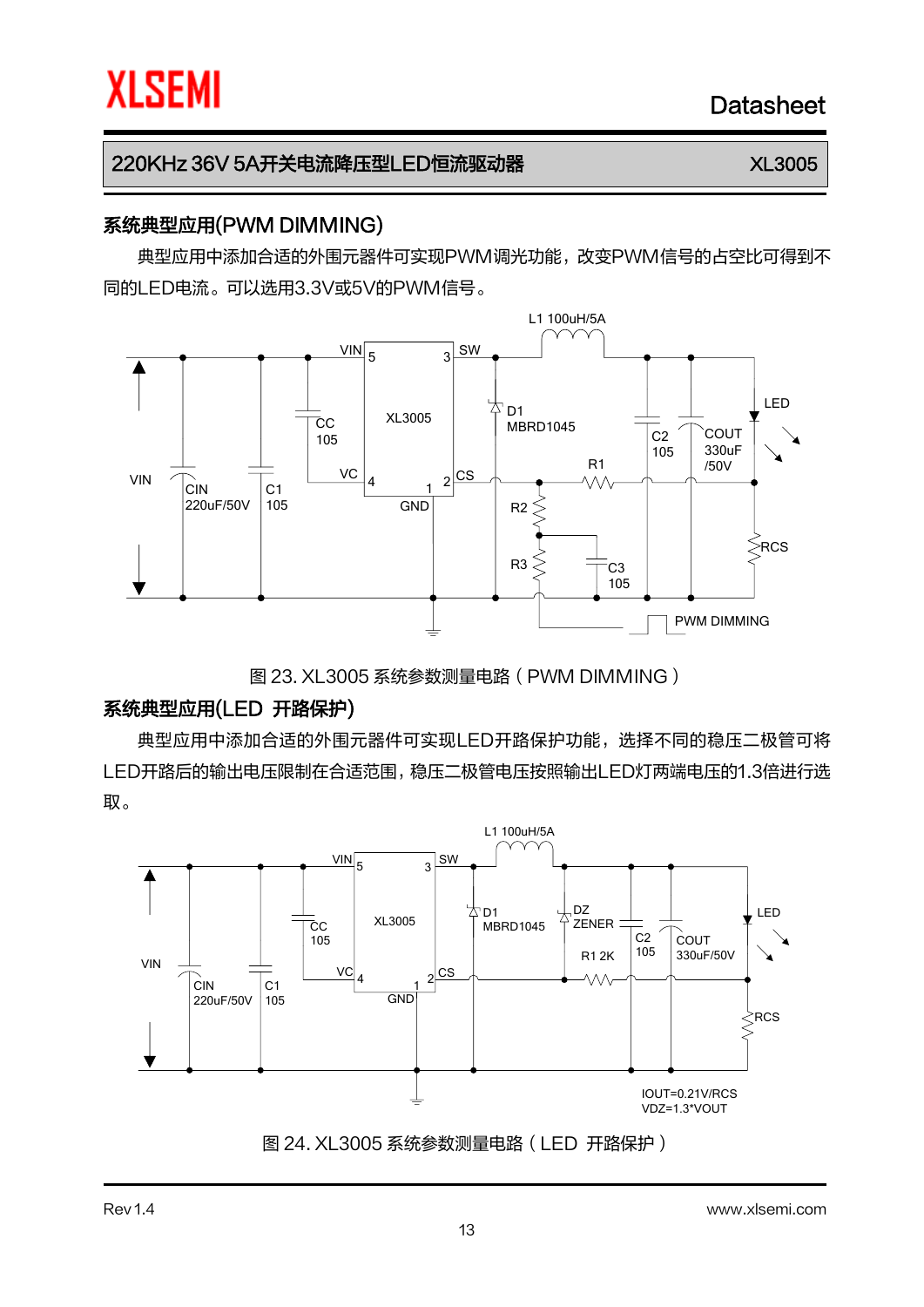c2

c.

## 220KHz 36V 5A开关电流降压型LED恒流驱动器 XL3005

## 物理尺寸

TO263-5L





| Symbol         | <b>Dimensions In Millimeters</b> |            | Dimensions In Inches |       |  |
|----------------|----------------------------------|------------|----------------------|-------|--|
|                | Min                              | <b>Max</b> | Min                  | Max   |  |
| A              | 4.440                            | 4.650      | 0.175                | 0.183 |  |
| B              | 0.710                            | 0.970      | 0.028                | 0.038 |  |
| $\mathcal{C}$  | 0.360                            | 0.640      | 0.014                | 0.025 |  |
| C <sub>2</sub> | 1.255                            | 1.285      | 0.049                | 0.051 |  |
| D              | 8.390                            | 8.890      | 0.330                | 0.350 |  |
| Е              | 9.960                            | 10.360     | 0.392                | 0.408 |  |
| e              | 1.550                            | 1.850      | 0.061                | 0.073 |  |
| F              | 6.360                            | 7.360      | 0.250                | 0.290 |  |
|                | 13.950                           | 14.750     | 0.549                | 0.581 |  |
| L2             | 1.120                            | 1.420      | 0.044                | 0.056 |  |